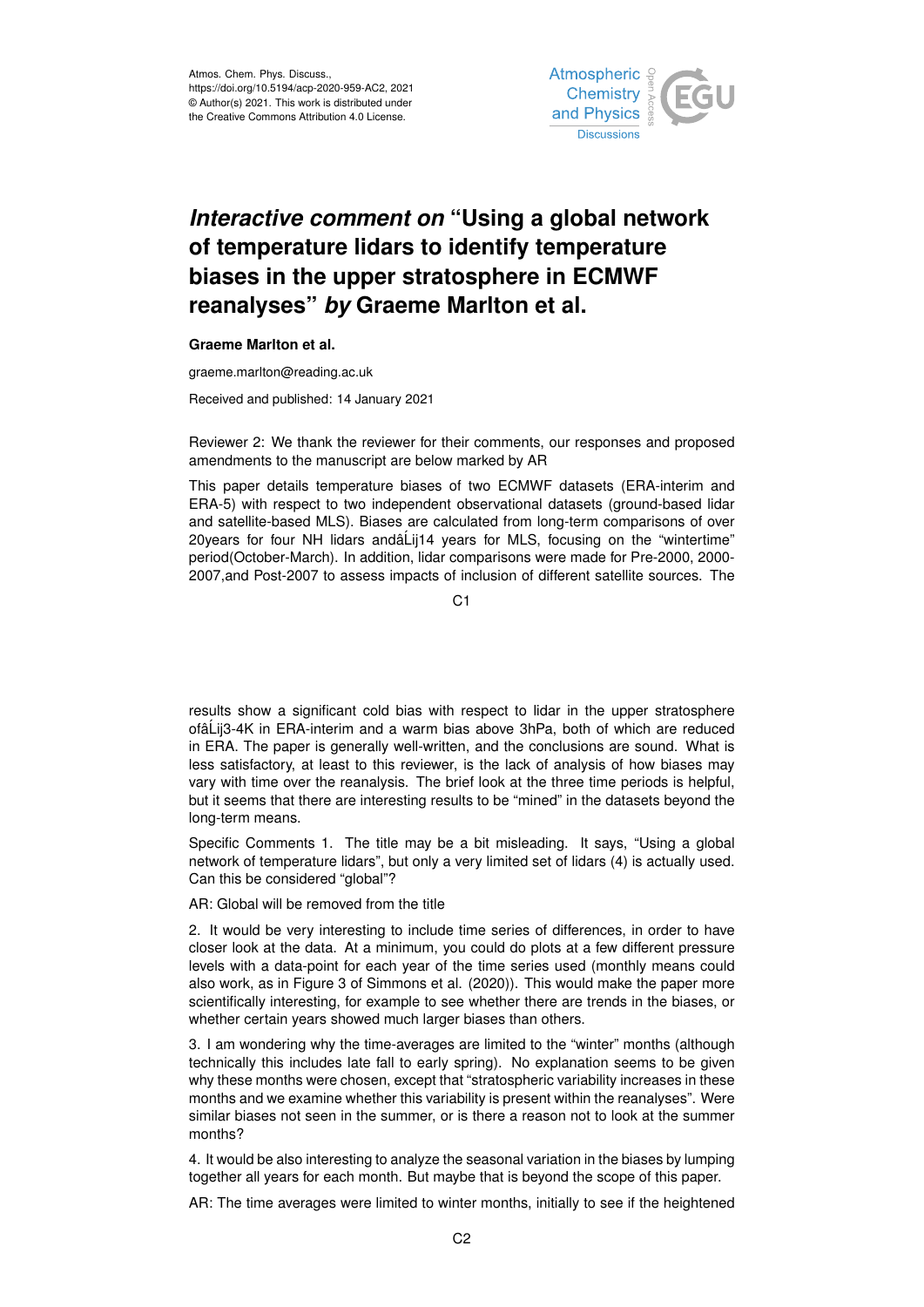stratospheric variability was represented. We realise this is a shortcoming and propose, to include an additional panel in figures 1,2,3 and 4 showing a contour plot of the temperature difference by month for each station as well as recomputing the mean difference for all months. Addressing point 2 we will then create a time series of temperature bias at a selection of pressure levels as suggested by the reviewer to replace figures 5 and 6

5. There is not any discussion about how background error covariances may be influencing the results, as in Simmons et al. (2020). Maybe this is beyond the scope of this paper, but some understanding of how the data assimilation assumptions are impacting the results could be useful. Particularly, could different assumptions on ERAinterim and ERA-5 help explain some of the differences, or are they mainly due to the different datasets assimilated?

AR: Given the differences between ERA-interim (Dee et al 2011) and ERA-5 (Hersbach et al 2020), there are differences in both the vertical and horizontal resolution, model physics, data assimilation and observation streams. All of which could potentially explain and contribute to the results seen here. However, it is hard to imply from our analysis a single dominant component.

6. Page 4: The discussions of errors on this page is a bit confusing. It is difficult to tell whether the quoted errors are systematic, random, or some combination (e.g., RMS). The discussion of MLS errors did a better job of specifying errors as precision and biases. AR: We will work on the lidar section to define the systematic and random errors more clearly.

7. One minor question about the GPSRO observations. Although you quote that they are available up to 40 km, the impact seems to reduce the bias from 3 hPa to 0.5 hPa. Much of this pressure range is generally above 40 km. Is the improvement above 40km due to the improvements lower down impacting the upper levels via hydrostatic balance? Or do the analysis increments have correlation lengths that extend above the

C3

observations? Some comment on this would be helpful.

AR: First a correction: the average assimilation height of GPS-RO is to 50 km within ERA5. In addition to this, the 50 km height is a tangent height and the bending angle is then integrated from the tangent point upwards to the model top so the introduction of GPSRO will have effects above 50 km (Healy 2008). In addition to this structure functions used in the data assimilation and the dynamics of the assimilating model used for ERA5 will influence the model levels surrounding it. This discussion will be added to the revised manuscript.

8. Page 5, Line 24: Could you also include the vertical range of these two reanalyses, both in model top and in what pressure range are the data made available? AR: ERA interim has a 60 model level range from ∼1000hPa to 0.3 hPa. ERA5 has 137 model levels and a pressure range ∼1000hPa to 0.02 hPa. However, the top 10 levels of ERA5 are not used to give similar vertical range to the comparisons with ERA-5, these values will be added to the manuscript

9. Page 5, Line 33: May want to mention which of the "more measurements" may have an important impact on this study. Also, what observations are you referring to with "improved bias correction techniques"

AR: Section 5 of Hersbach et al (2020) details the new and reprocessed data sets used in ERA-5 that were not present in ERA-interim. The revised manuscript will include a reference to this citation in section 2.3

10. Page 5, Line 34: What do you mean by "climate forcings"?

AR: Hersbach et al 2020. Section 6.1 describes CMIP5 radiative forcings. The revised manuscript will include this citation in section 2.3 as well as changing climate forcings to CMIP5 radiative forcings

11. Page 6, Line 19: Out of curiosity, it would be helpful to know how many profiles went into the means for each site, both for lidars and for MLS. Could these numbers be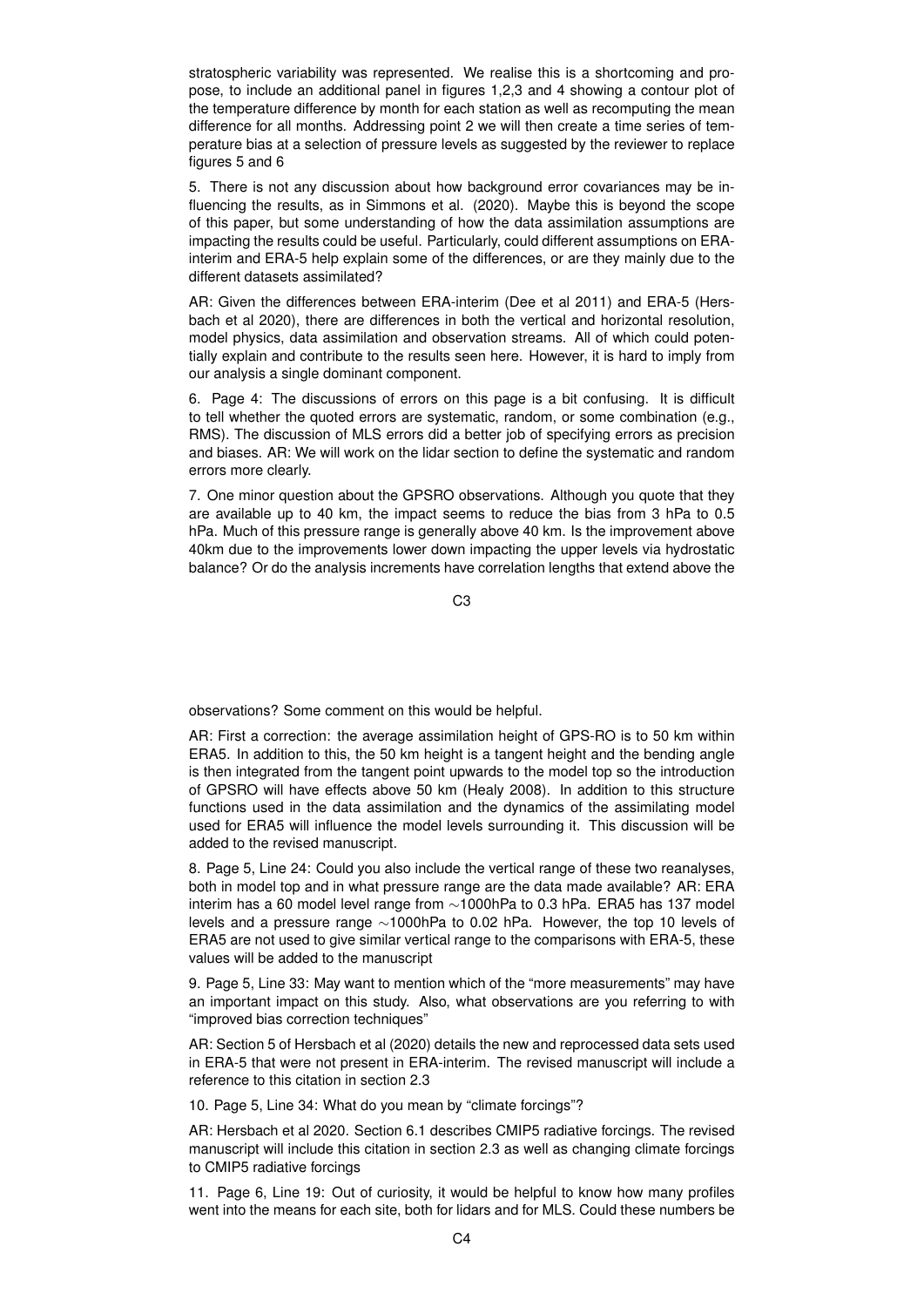included in each panel, or in the table?

AR: Profile counts will be added to table 1 in the revised manuscript.

12. Page 6, Line 26: Regarding the warm bias in ERA-Interim above 3 hPa, it would be useful to know whether the mean ERA-Interim profiles ever "turn over" to indicate the stratopause. That is clearly seen in the lidar, and is also seen in both ERA-5 and MLS.But maybe poor resolution of ERA-Interim at these levels makes it unable to capture the stratopause very well. If that is the case, then the large warm bias in ERA-Interim at high altitudes could simply be explained.

AR: Due to ERA-interim approaching the model top it would not be possible to show the stratopause overturn. We will add to this section remarks about the large warm bias being an artefact of approaching the model top.

13. Page 7, Line 33: You mention "uncertainties in the bias" as related to the increased width of the standard deviation. Maybe I don't understand how exactly you're calculating the standard deviation. Could you please provide some more detail? Is the smaller standard deviation for the lidar due to the longer time series used, which reduces the standard deviation of the mean?

AR: This will be reworded in the revised manuscript to say that the standard deviation in the temperature differences between MLS and ERA increase. This increase in standard deviation increases the uncertainty of what the bias is. Due to the large number of profiles for both datasets the profile count won't affect the standard deviation.

14. Page 7, Line 36: Is the oscillation with height in the MLS data associated with specific MLS retrieval levels?

AR: The oscillation here cannot solely be attributed to the MLS retrieval levels. Some Oscillatory effects have been seen in Wing et al 2018. Wing et al 2018 showed large oscillations in temperature difference between MLS and Lidar that spanned several retrieval levels. This may explain the larger oscillatory behaviour at the top of the

C5

profile in figure 4. The oscillations with smaller vertical length scale with variability less than 1 K at lower altitudes falls within the quoted precision for that height range shown discussed in section 2.2. We will include this discussion in our revised manuscript

15. Page 8, Line 34: You say the profiles aren't affected significantly, but there are clearly some noticeable changes.

AR: This plot will be replaced with a temperature time series at several pressure levels for each site

16. The vertical profiles of differences are a bit confusing, particularly with respect to the placement of the model levels. I'm assuming there is a solid black line with red dots overlaid only at levels where the differences are significant. Are there also black dots at levels were differences are not significant? It is difficult to distinguish these two cases from the plots. Maybe removing the black line would help, just showing dots at each level, or making the black line thin so the black dots are more easily visible. As itis, it looks like there are large regions of insignificant differences in some of the plots, where that probably isn't the case

AR: Red dots were placed at levels where there was a significant difference. However, as the reviewer points out it is hard to distinguish the model levels where there is not a significant difference. In the revised manuscript we will change the plotting to better show the model levels and the significance of the temperature difference.

17. It was difficult to distinguish the colors in Figures 5 and 6, particularly which of the shaded regions corresponds to green and which to cyan. The overlapping of theshadings may be part of the confusion. Maybe an additional key for the shading would be helpful. Alternately, one could use thin lines with the same colors as the thick lines to indicate the boundaries.

AR: This plot will be replaced with a time series plot of the differences at several pressure levels in the revised manuscript